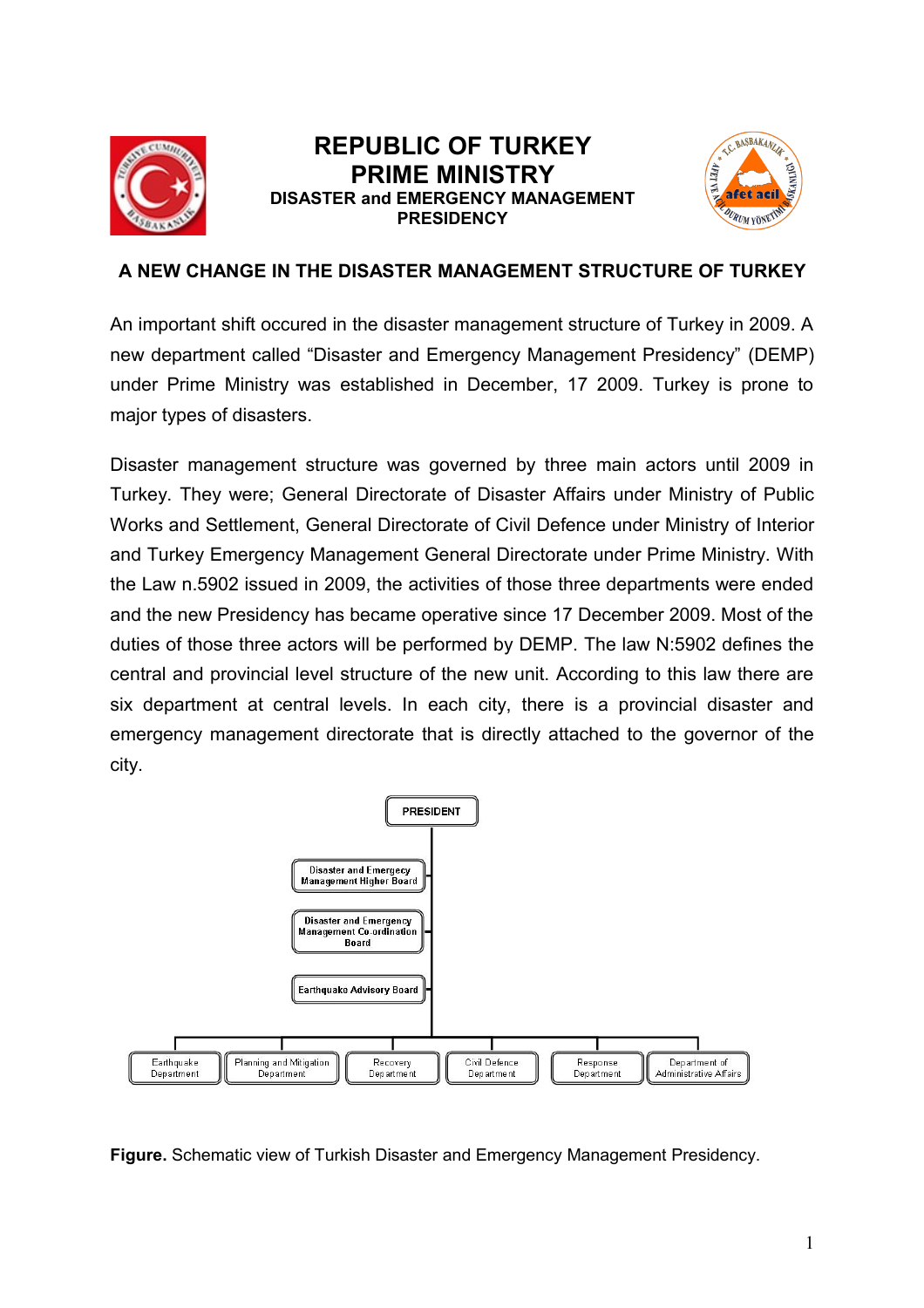There are six departments and 3 boards under Disaster and Emergency Management Presidency. The departments are;

- Planning and Mitigation Department,
- Earthquake Department,
- Recovery Department,
- Civil Defence Department,
- Response Department,
- Department of Administrative Affairs

Under these six departments there established several working groups at different topics. The duties and responsibilities of each departments are defined by the Law 5902.

In addition to these departments there are three high level.

- Disaster and Emergecy Management Higher Commitee,
- Disaster and Emergency Management Co-ordination Commitee,
- Earthquake Advisory Board.

The personel structure of the Presidency mainly consists of disaster management experts, engineers from related disciplines, instructors, technical staff and administrative staff.

With this new re-structuring there will be more effective and powerfull mechanisms for each phases of disaster management cycle. The local authorities will have more power and responsibility and the new system will be more decentralized.

The relationship with UN-ISDR will also be performed by the Presidency. For this purpose the contact details were updated and sent to the ISDR Secretariat formally in 2010.

For further information on the details of this new system you can contact from the official Hyogo Framework of Action National Focal Point for Turkey e mail address given below.